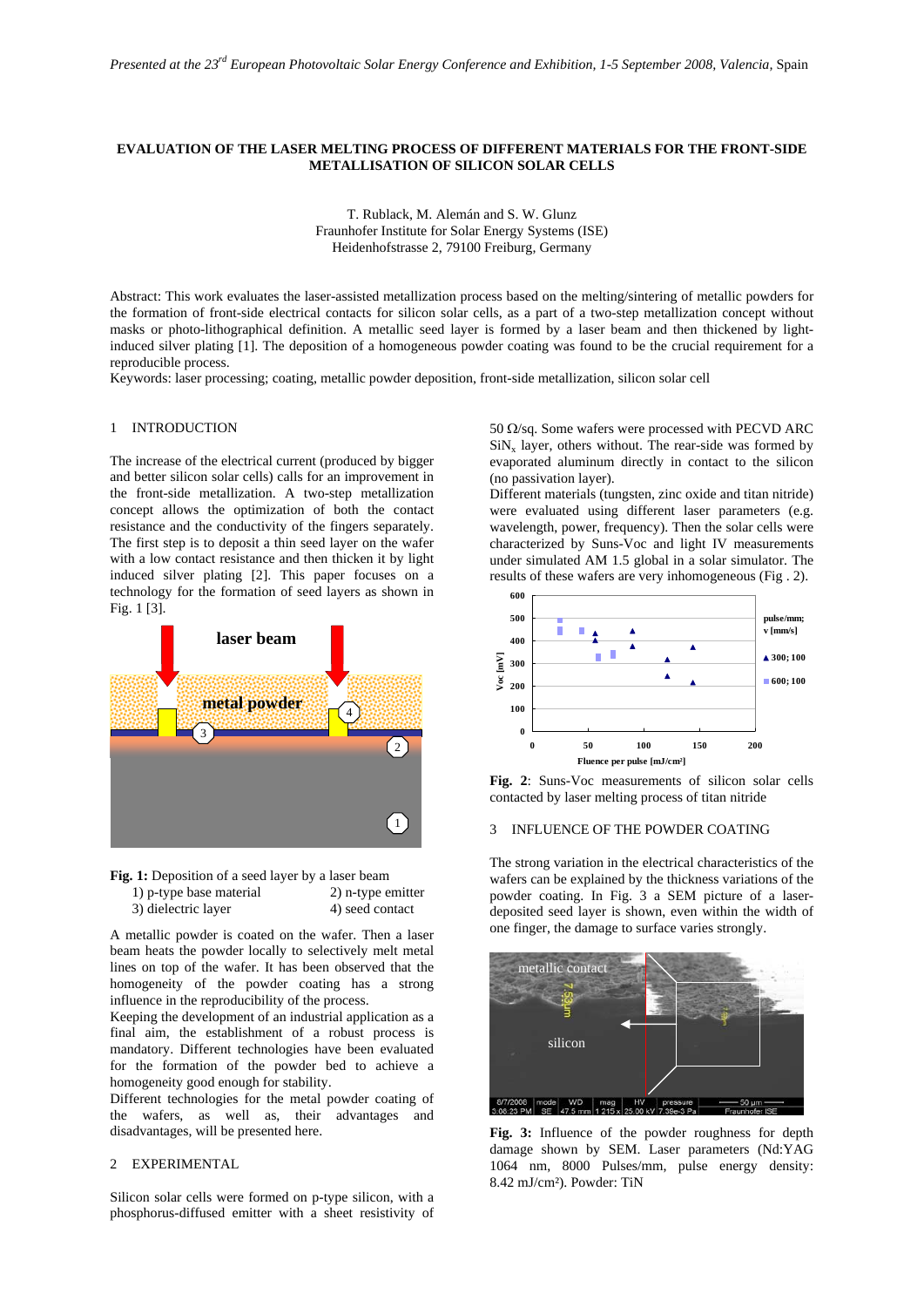It becomes clear that controlling the roughness of the powder coating is very important. For this reason, the major focus of this research was the production of a homogeneous metal coating on top of the silicon wafers.

# 4 COATING PROCESSES

## **Coating with a squeegee**

An almost finished solar cell, except for the front-side contacts, is placed in a chamber where a special squeegee spreads the powder along the surface (Fig. 4).



Fig. 4: A squeegee dispenses powder on top of a wafer

Inhomogeneous powder islands were formed due to the van-der-Waals force before laser processing. A modification to the process was applied by assembling a hopper in front of the squeegee. The powder is placed in the hopper achieving a continuous powder supply. Unfortunately, it was not possible to avoid island formation by this technology.

### **Ultrasonic sieve coating**

Sieving is a method generally used to reach a powder distribution with a maximal particle size. To dispense powders without external pressure, the powder is deposited on an ultrasonic sieve. When the wafer is placed under the sieve, the ultrasonic is switched on and the powder falls on top of the wafer. Thanks to this technology the van-der-Waals forces are eliminated, reducing the formation of islands on the surface. Using ultrasonic sieves, instead of normal sieve, allows the use of smaller powders



**Fig. 5:** Configuration of the two ultrasonic sieve techniques

With this technique the homogeneity of the layer depends on the powder thickness and the pressure used to coat the sieve. Different heights and pressure lead to a variation sieving rate over the area.

In an attempt to achieve a more uniform powder distribution on the sieve a second ultrasonic sieve under the powder-loaded sieve was used (Fig. 5). A considerable improvement of the homogeneity of the coating was visible without microscope but still not as good as required. Other modifications like spaying the powder on the upper sieve in order to obtain a homogeneous powder layer could be analyzed.

### **Coating out of a suspension**

A suspension was made by mixing the powder with an alcohol. In this way, a coating out of an alcohol solution, which evaporates in a short time, is created. After the evaporation of the alcohol the laser melting processes was evaluated.

The suspensions are spread on the surface in different ways:

- By a squeegee
- With a Eppendorf pipette
- With a Eppendorf pipette and an ultrasonic bath

The evaporation of the alcohols is so strong, that after depositing the suspension on the surface, the metal particles start to settle down. The spreading of the mix with the squeegee along the whole area results in an inhomogeneous layer. So it is necessary to mix the suspension the whole time and to dispense the fluid as fast as possible. The suspension was spread from on edge of the specimen holder to the other. Depending on the viscosity, the weight of the particles and the time between the deposition of the suspension on the holder and its spreading have a wide influence on the characteristics of the coating (Fig. 6). For a short processing time, a reduced amount of powder settles down before the dispersion is spread over the wafer (Fig. 6 a), as the time increases the coating becomes more inhomogeneous (Fig. 6 b, c).



**Fig. 6:** Different coating distributions depending on the time between depositing a suspension on the edge of the specimen holder and spreading it: a) fast, b) medium, c) slow

A better control of the processing time is provided by a depositing the suspension with an Eppendorf pipette and allowing the fluid to distribute itself along the surface. The suspension is continuously mixed to keep a stable